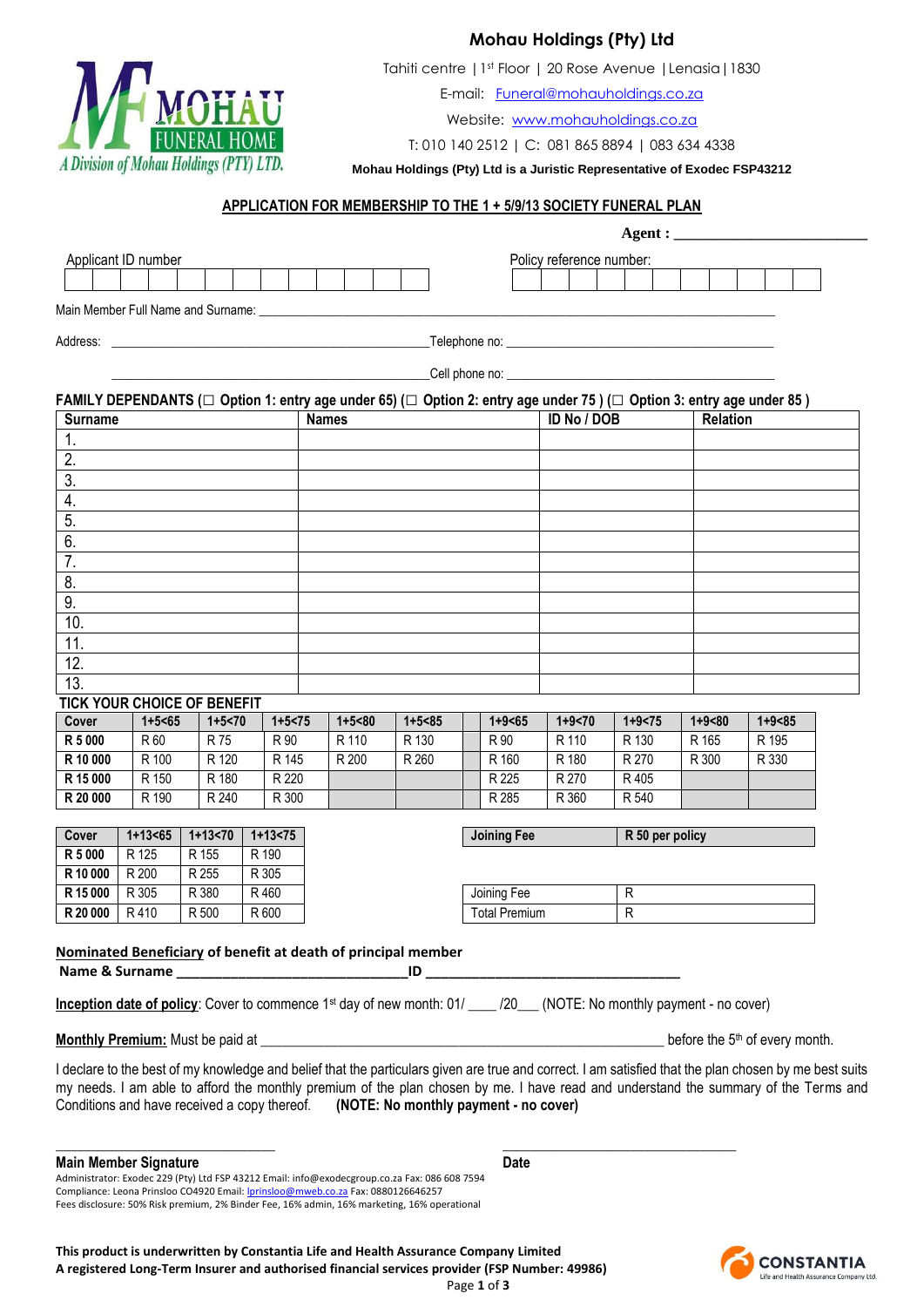# **General terms & conditions**

- The maximum entry age for member and /or nominated family dependants is under 65 / 75 / 85 years (depending on the selected option).
- Cover for all nominated family members cease is whole life. (Children and extended family members included).
- Unmarried mentally or physically disabled children who are totally and completely dependent on the main member will be covered for as long as the policy is in force.
- Cover will be provided for a maximum of 5/9/13 nominated family members. (e.g. Spouse, additional Spouses, Children, Dependent Children, Extended Family Members)
- Once the principal member's cover ceases, the policy can be taken over by any nominated family member.
- For all cash premiums keep receipts as proof of payment.
- Premiums must be paid for the month and the 12 months premium payment history must show that all payments were made monthly.

Nominated Family Benefits.

- Brothers, sisters, parents and parents-in-law can be covered as part of the 5/9/13 nominated family members.
- Maximum entry age: under 65 / 75 / 85 years (depending on the selected option).
- Premiums for the basic benefit are quoted as a fixed Rand amount per month.
- Unless otherwise stated, rates for policy are guaranteed for maximum 12 months.
- Policy is a grouped policy and is annually renewable.

### **Exclusions**

- A waiting period of 3 months applies on maximum cover of R10 000 for new entrants joining under the age of 65 years from date of receipt of the first month's premium for claims due to natural causes. All premiums must be up to date. Initial:
- Children under 6 years will qualify for a maximum of R 20 000 cover.
- No waiting period applicable on death due to accident on condition that the first premium is paid.
- **"No premium = no cover"** and should premiums not be paid in terms of the policy, cover ceases and should the member wish to re-join, they will be treated as a new entrant, with the commensurate 6 months waiting period. The policy will lapse after 2 consecutive premiums missed. The policy will be cancelled should the 2 arrear payments not be paid. A 15day grace period will apply for missed premiums
- Active participation in war, riot and civil commotion or terrorism.
- All claims related to atomic, biological and chemical warfare or terrorism, the commission of a crime, or self-inflicted injury and deliberate exposure to exceptional danger will not be covered.
- Suicide will not be covered during the first two year of membership from the date of receipt of the first month's premium.
- No stillborn included

Funeral Benefit

- Constantia Life must be notified of Funeral claims within 6 months of a member's death. Even if all the required information is not yet available, it must still be notified of the potential claim.
- Premiums must be paid for the month and the 12 months premium payment history must show that all payments were made monthly.
- The following information is required to process a claim (standard claims package):
	- Main member
		- Fully completed, signed and stamped claim form
		- Certified copy of death certificate
		- **EXEC** Certified copy of the deceased's identity document
		- Certified copy of the Society Application Form
		- If the cause of death is unnatural a copy of the police report is required
		- Copy of the premium schedule as well as proof of payments / receipts
		- Banking details of scheme / beneficiary
		- o Nominated Family Members (e.g. Spouse, additional Spouses, Children, Dependent Children, Extended Family Members)
			- Fully completed, signed and stamped claim form
			- Certified copy of death certificate
			- Certified copy of the deceased's identity document
			- Certified copy of the main member's identity document
			- Certified copy of the Society Application Form
			- Copy of the premium schedule as well as proof of payments / receipts
			- Banking details of scheme / beneficiary
			- If the cause of death is unnatural a copy of the police report is required
- Repatriation of mortal remains benefit:
	- o Repatriation of Mortal remains within South Africa and neighbouring countries to a maximum of R10 000 per event. The annual limitation is R20 000 per policy per year. This includes embalming and advice on how to apply for death certificate and border crossing documentation.
	- o When a member's death occurs more than 100km from their normal place of residence / place of burial, the deceased will be transported to the place of burial irrespective of where the death occurred, or where the burial will take place, provided that the repatriation is within the defined territory. Allowance for one family member to travel with the deceased free of charge
	- o Funeral assistance service, all documentation,
	- o Removal from place of death (anywhere in RSA) Minimum of 20km to a maximum of R900 per claim.
	- o Storage to a maximum amount of R1000
	- o Referral to a pathologist if an autopsy is required and referral to a reputable undertaker
	- 24 hours client and claims assistance service.
	- Exodec Assist Repatriation call centre no: 0861 55 5515 Quote following: Exodec Society Plan, Scheme Name, Policy reference number
- A maximum period of 6 months from the date of death is permitted to submit all funeral claim requirements. Failure to comply with this will result in closure of the file and no further evidence being considered for assessment and processing of a claim.
- NB: the above are extracts and summaries from the policy and do not replace the official policy, which contains all rights of members

### **On signing this document Exodec Funeral Administration Solutions confirm the offer of Insurance has been accepted on behalf of Constantia Life and Health Assurance Company Limited. Cover will commence on receipt of the first premium.**

Fees disclosure: 50% Risk premium, 2% Binder Fee, 16% admin, 16% marketing, 16% operational Administrator: Exodec 229 (Pty) Ltd FSP 43212 Email: info@exodecgroup.co.za Fax: 086 608 7594 Compliance: Leona Prinsloo CO4920 Email[: lprinsloo@mweb.co.za](mailto:lprinsloo@mweb.co.za) Fax: 0880126646257

**This product is underwritten by Constantia Life and Health Assurance Company Limited A registered Long-Term Insurer and authorised financial services provider (FSP Number: 49986)**